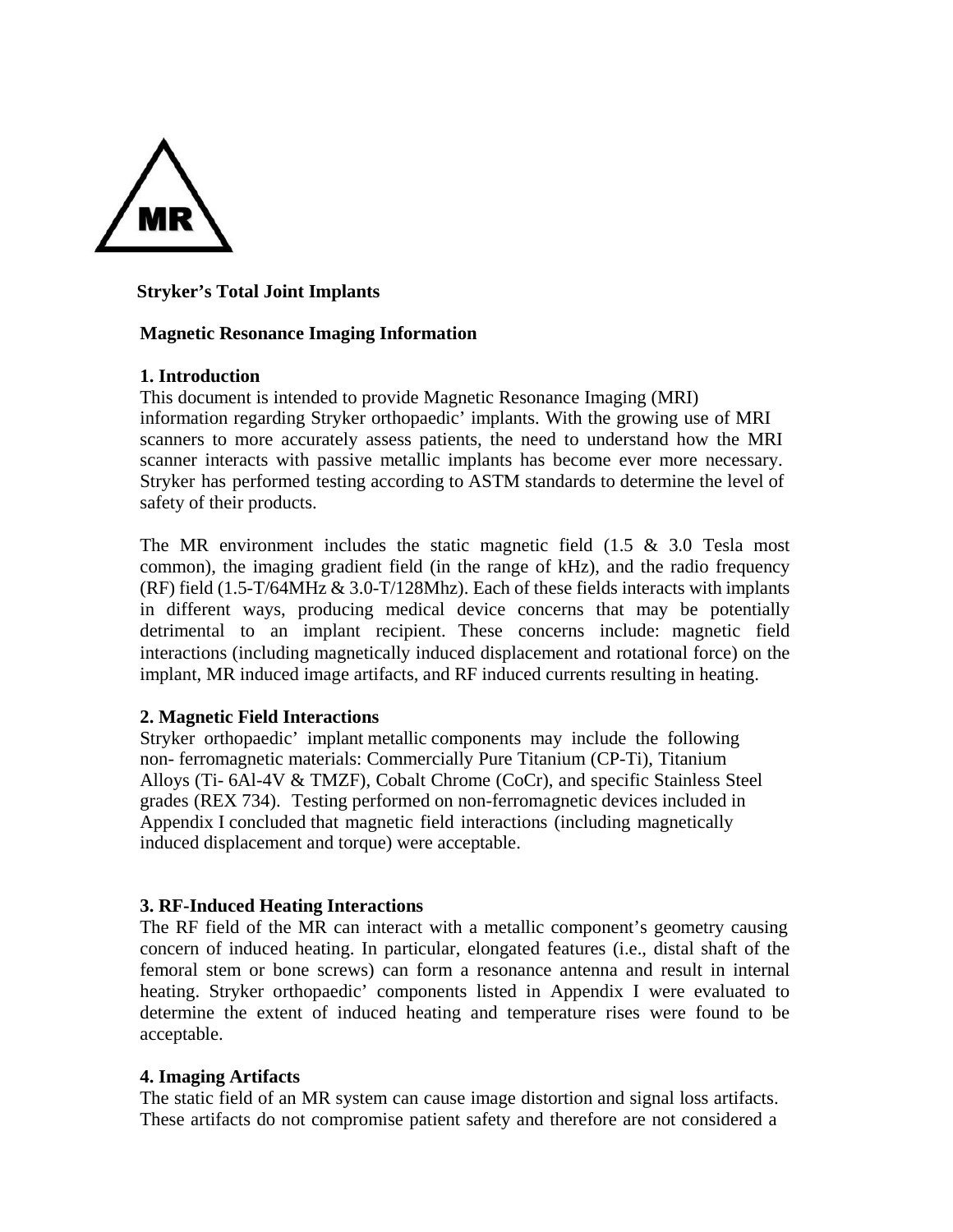performance risk. Testing was carried out to characterize these artifacts and determine to what extent these artifacts will affect image quality.

# **MR Test Recommendations:**

The scope of this document covers devices included in Appendix I. These devices are MR Conditional according to the terminology specified in ASTM F2503, Standard Practice for Marketing Medical Devices and Other Items for Safety in the Magnetic Resonance Environment. Non-clinical testing has demonstrated that the devices included in Appendix I are MR Conditional. A patient with any of these devices can be safely scanned in an MR system meeting the following conditions:

- Static magnetic field of 1.5-Telsa and 3.0-Tesla, only
- Maximum spatial gradient magnetic field of 2,310 gauss/cm (23 T/m)
- Maximum MR system reported, whole body averaged specific absorption rate (SAR) of 2 W/kg for 15 minutes of scanning in the Normal Operating Mode of operation for the MR system.
- Evaluation was performed using a quadrature body coil only

Under the scan conditions defined above, devices covered in Appendix I are expected to produce a temperature rise of less than 4.1 ºC after 15 minutes of continuous scanning.

In non-clinical testing, the image artifact caused by the device extends approximately 84 mm from the device when imaged with a gradient echo pulse sequence using a 3.0 T/128 MHz MRI system.

Unless listed in Appendix I, other total joint products have not been evaluated for safety and compatibility in the MR environment. These products have not been tested for heating, migration, or image artifact in the MR environment. The safety of these products in the MR environment is unknown. Scanning a patient with a total joint device not listed in Appendix I may result in patient injury.

Surgeons should warn patients with metallic implants of the potential risks of undergoing a MRI scan. The electromagnetic field created by an MRI scanner can interact with the metallic implant, resulting in displacement of the implant, heating of the tissue near the implant, implant damage or malfunction, or other undesirable effects. In addition, the presence of a metallic implant can produce an image artifact that may appear as a void region or geometric distortion of the true image. If the image artifact is near the area of interest, it may make the MRI scan uninformative or may lead to inaccurate clinical diagnosis or treatment.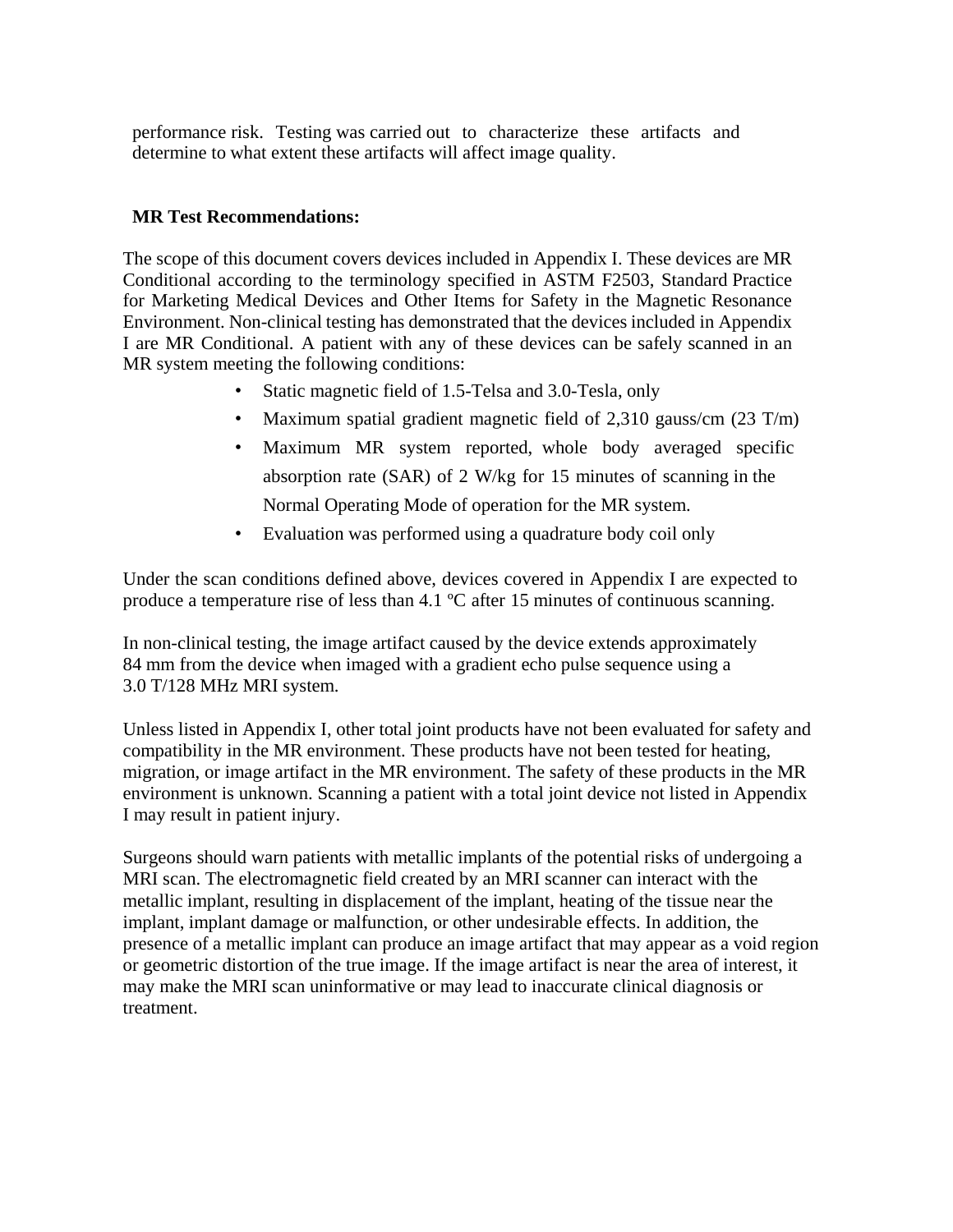**Appendix I**

| <b>Product Name</b>                                                                                  | <b>Catalog Numbers</b> |
|------------------------------------------------------------------------------------------------------|------------------------|
| Trident II Tritanium Solidback Acetabular Shell<br>Trident II Tritanium Clusterhole Acetabular Shell | 700-04-42A             |
|                                                                                                      | 700-04-44B             |
|                                                                                                      | 700-04-46C             |
|                                                                                                      | 700-04-48D             |
|                                                                                                      | 700-04-50D             |
|                                                                                                      | 700-04-52E             |
|                                                                                                      | 700-04-54E             |
|                                                                                                      | 700-04-56F             |
|                                                                                                      | 700-04-58F             |
|                                                                                                      | 700-04-60G             |
|                                                                                                      | 700-04-62G             |
|                                                                                                      | 700-04-64H             |
|                                                                                                      | 700-04-66H             |
|                                                                                                      | 702-04-42A             |
|                                                                                                      | 702-04-44B             |
|                                                                                                      | 702-04-46C             |
|                                                                                                      | 702-04-48D             |
|                                                                                                      | 702-04-50D             |
|                                                                                                      | 702-04-52E             |
|                                                                                                      | 702-04-54E             |
|                                                                                                      | 702-04-56F             |
|                                                                                                      | 702-04-58F             |
|                                                                                                      | 702-04-60G             |
|                                                                                                      | 702-04-62G             |
|                                                                                                      | 702-04-64H             |
|                                                                                                      | 702-04-66H             |
| Trident II Tritanium Multihole Acetabular Shell                                                      | 709-04-42A             |
|                                                                                                      | 709-04-44B             |
|                                                                                                      | 709-04-46C             |
|                                                                                                      | 709-04-48D             |
|                                                                                                      | 709-04-50D             |
|                                                                                                      | 709-04-52E             |
|                                                                                                      | 709-04-54E             |
|                                                                                                      | 709-04-56F             |
|                                                                                                      | 709-04-58F             |
|                                                                                                      | 709-04-60G             |
|                                                                                                      | 709-04-62G             |
|                                                                                                      | 709-04-64H             |
|                                                                                                      | 709-04-66H             |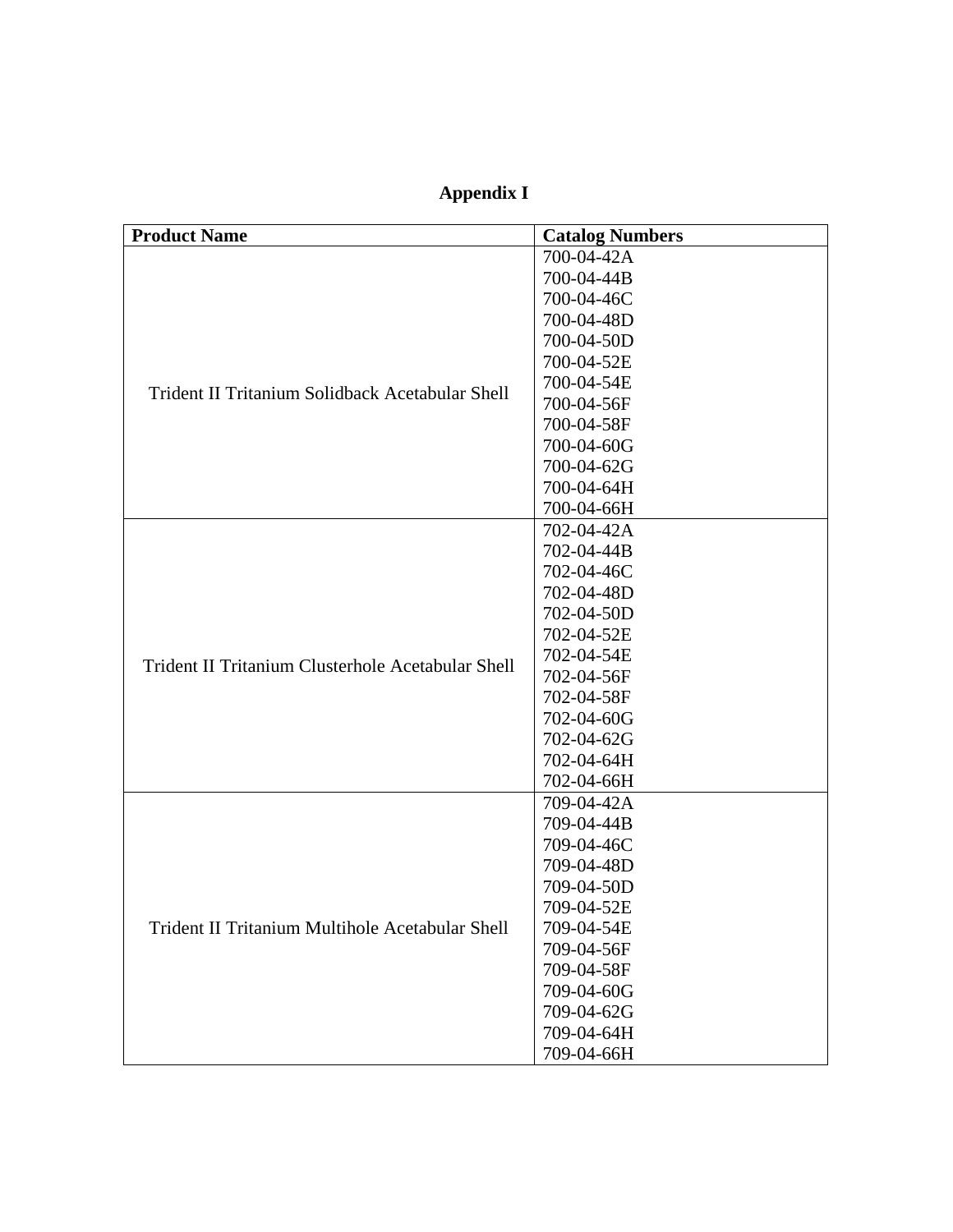|                                                | 709-04-68I |
|------------------------------------------------|------------|
|                                                | 709-04-70I |
|                                                | 709-04-72J |
| Trident II PSL Clusterhole HA Acetabular Shell | 742-11-42A |
|                                                | 742-11-44B |
|                                                | 742-11-46C |
|                                                |            |
|                                                | 742-11-48D |
|                                                | 742-11-50D |
|                                                | 742-11-52E |
|                                                | 742-11-54E |
|                                                | 742-11-56F |
|                                                | 742-11-58F |
|                                                | 742-11-60G |
|                                                | 742-11-62G |
|                                                | 742-11-64H |
|                                                | 742-11-66H |
|                                                | 702-11-42A |
|                                                | 702-11-44B |
|                                                | 702-11-46C |
| Trident II Clusterhole HA Acetabular Shell     | 702-11-48D |
|                                                | 702-11-50D |
|                                                | 702-11-52E |
|                                                | 702-11-54E |
|                                                | 702-11-56F |
|                                                | 702-11-58F |
|                                                | 702-11-60G |
|                                                | 702-11-62G |
|                                                | 702-11-64H |
|                                                | 702-11-66H |
| 6.5mm Low Profile Hex Screw                    | 7030-6515  |
|                                                | 7030-6520  |
|                                                | 7030-6525  |
|                                                | 7030-6530  |
|                                                | 7030-6535  |
|                                                | 7030-6540  |
|                                                | 7030-6545  |
|                                                | 7030-6550  |
|                                                | 7030-6555  |
|                                                | 7030-6560  |
| Hex Dome Hole Plug                             | 7060-0000  |

GSNPS-BUL-9\_13072 (also referenced as GSNPS-BULL-9\_13072)

# **Orthopaedics**

The information contained in this document is intended for healthcare professionals only.